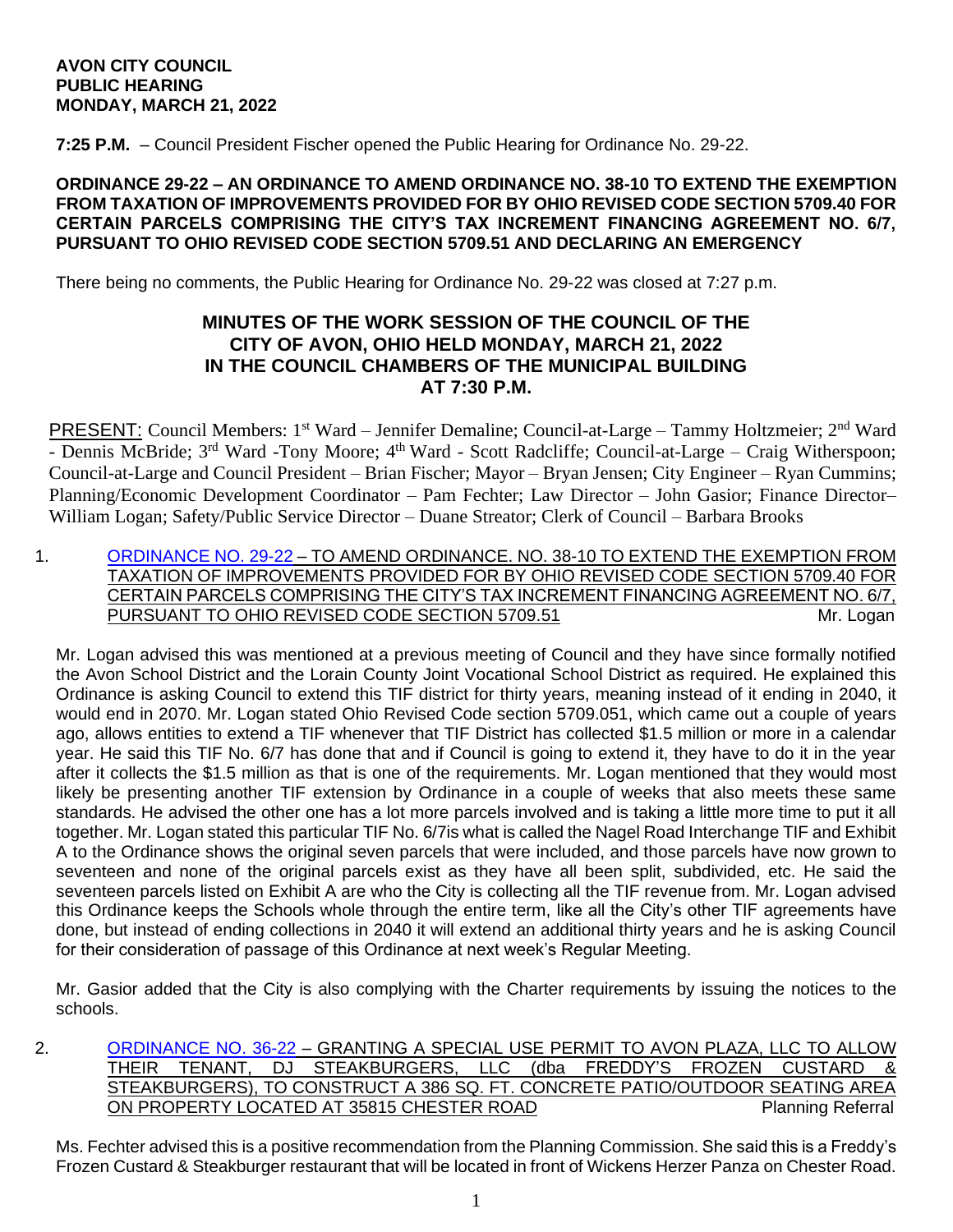Ms. Fechter noted the hours of operation will be Monday through Thursday and Sunday from 10:30 am to 10:00 pm and Friday and Saturday from 10:30 am to 11:00 pm. She stated music will only be on the inside of the restaurant with no music on the patio. Ms. Fechter advised Lieutenant Dudziak of the Avon Fire Department has reviewed the planned bollards to be placed around the facility to protect the patio and the outdoor seating and Mr. Dudziak is comfortable with what has been presented. She said there is a representative from the company present if Council has any questions.

No questions were asked.

### 3. [ORDINANCE NO. 37-22](https://www.cityofavon.com/DocumentCenter/View/7691/Ordinance-No-37-22---SUP---City-Barbecue) – GRANTING A SPECIAL USE PERMIT TO BENCHMARK AVON, LLC TO ALLOW THEIR TENANT, CITY BARBEQUE, LLC TO CONSTRUCT A 598 SQ. FT. CONCRETE PATIO/OUTDOOR SEATING AREA ON PROPERTY LOCATED AT 35495 CHESTER ROAD Planning Referral

Ms. Fechter advised this is also a positive recommendation from the Planning Commission. She said this restaurant will be located in front of Ashley Furniture which is also on Chester Road. Ms. Fechter stated they have provided for the City thirteen stacking spaces for their drive-thru. She explained the drive-thru will be set up so there will be nine stacking spaces behind where you place your order in the drive-thru and four more ahead of where you place your order to help with the stacking issues. Ms. Fechter stated if there is any backup with their drive-thru business, it will be on their site only and will not affect Chester Road. She advised there will be no music on the patio and their hours are 11:00 am to 9:00 pm. Ms. Fechter said Lieutenant Dudziak has also reviewed the plans for bollard placement around the facility and he is comfortable with what is being proposed.

Mr. McBride advised it looks as if there is a complete lane around for the drive-thru so if service is backed up that a vehicle could choose to drive out of the lane and leave as there would be no curb or impediments of vehicles exiting the drive-thru lane.

Ms. Fechter confirmed Mr. McBride's statement to be true.

No further questions or comments were made.

4. [ORDINANCE NO. 38-22](https://www.cityofavon.com/DocumentCenter/View/7693/Ordinance-No-38-22---Amend-SUP-for--High-Schl-Tennis-Pickle-Ball-Cts---Lighting) – TO AMEND THE SPECIAL USE PERMIT GRANTED TO THE AVON LOCAL SCHOOL DISTRICT TO ALLOW FOR THE CONSTRUCTION OF THREE (3) ADDITIONAL TENNIS COURTS, THREE (3) NEW PICKLE BALL COURTS AND LIGHTING LOCATED ON THE AVON HIGH SCHOOL CAMPUS AT 37545 DETROIT ROAD Planning Referral

Ms. Fechter advised this request is also a positive recommendation from the Planning Commission. She said Council all heard last week from the Schools about their plan. She said she would like to ask Mr. Fishleigh to confirm and verify that the City has the correct number of courts that will be replaced and/or installed.

Bill Fishleigh, Director of Operations of the Avon Local School District, advised currently there are five tennis courts, and they are requesting to add three more tennis courts and add three pickle ball courts as well.

Mr. Logan advised there is a financial contribution involved here and the way he understands it the City will contribute up to \$250,000 toward this project, but specifically the City is paying for Alternate A, which is two new tennis courts and Alternate C, which are the three pickle ball courts and the City's share of the lighting which gets us to the \$250,000.

Mrs. Demaline advised the high school is in Ward 1 and there have been some comments brought to her attention and concerns about the traffic. She asked Mr. Fishleigh if he feels that adding the additional courts will increase the traffic congestion that is already being experienced in that area.

Mr. Fishleigh advised they obviously will not know until they start using the new courts, but they are talking about a handful of people that would be using them at one time for tennis or pickle ball. He said there would not be many tennis tournaments, but he felt the other facilities that the School has on that site, such as the Performing Arts Center, the gymnasium, and the softball field have more of an impact on traffic than a few tennis courts added.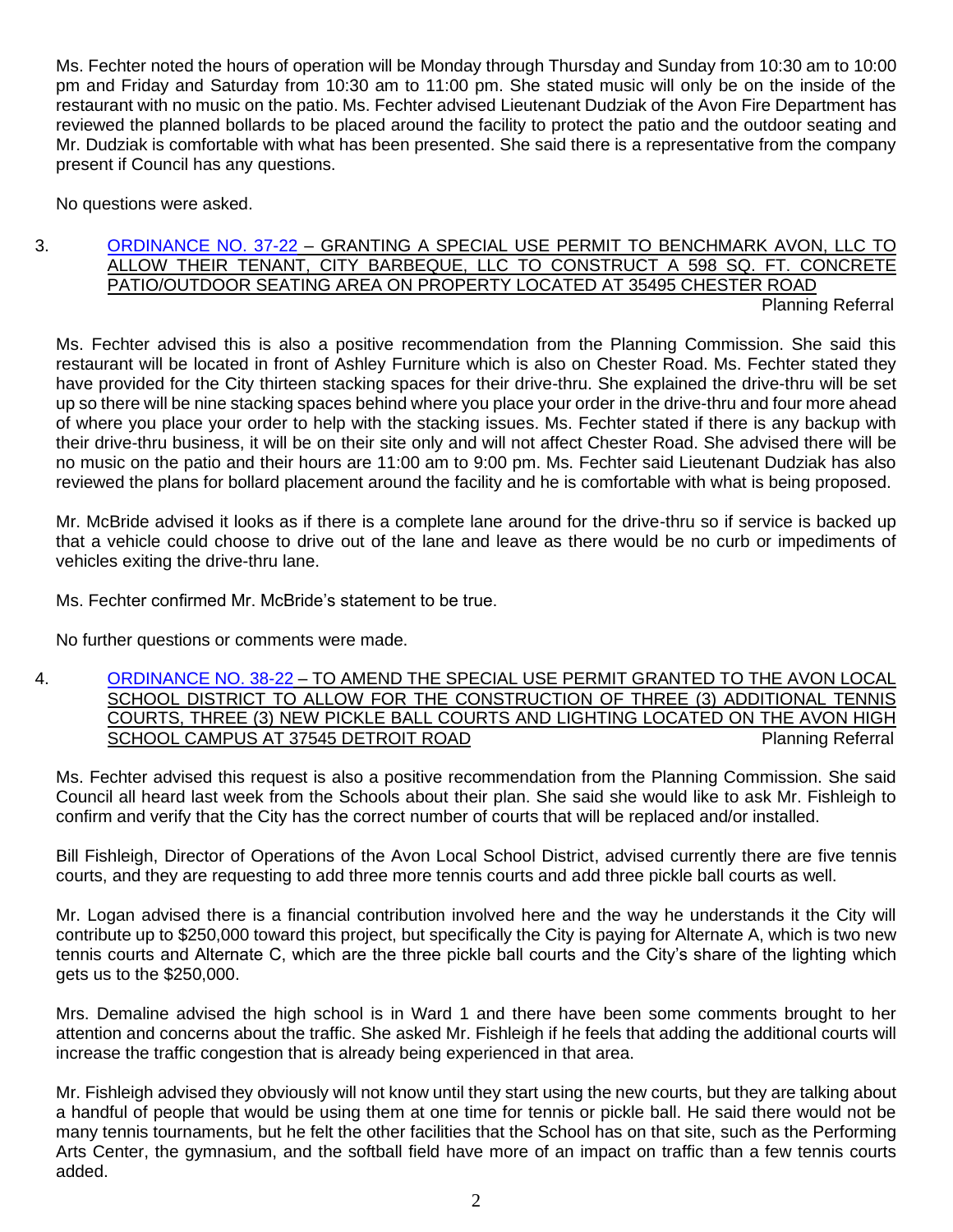Mrs. Demaline asked Mr. Logan if there was a user agreement or a partnership agreement in place that specifies that the City will be paying a certain amount and therefore the City receives XYZ and the Schools are responsible for the maintenance and the like.

Mr. Logan advised they have not in this instance. He said he does not believe the City has done anything like that in the past with the Schools that he was aware of.

Mayor Jensen advised they typically have not because the School will use the courts during the school year and the City will use it during the summer months through the Parks and Recreation Department similar to what has been agreed upon with the shared use of the basketball courts. He said the Schools have agreed to assume all responsibility for the maintenance of the courts and lighting. Mayor Jensen reiterated that they have had no issues in the past and have had no reason to question the working relationship between the City and the Schools. He stated the pickle ball courts are being installed more for the City's use than for the Schools and they are still looking into if it is feasible to put four additional pickle ball courts on two of those tennis courts.

Mrs. Demaline advised she is pleased to see the partnership between the City and the Schools.

Ms. Fechter advised she would like to add that our Safety/Service Director, Mr. Streator as well as the Schools have been working closely having conversations about what can be done to help alleviate the traffic issues in the future. She said the Schools and the City are well aware of the traffic concerns and they have a great partnership and are trying to see what they can do moving forward.

Mrs. Holtzmeier asked for clarification that the partnership is the \$250,000 and that amount is not coming out of the General Fund.

Mr. Logan confirmed Mrs. Holtzmeier's statement and advised the City's share of the funds for this project would be coming out of the City's Park Operating Fund.

Mr. Gasior inquired if there is lighting at the current tennis courts.

Mr. Fishleigh advised there is no lighting at the current tennis courts, and he confirmed the lighting would be brand new to the area. He said the light poles were planned to be right next to the courts and he clarified the parking lot next to the existing courts have lights.

Mayor Jensen advised he does not know if Council will want to put some kind of lighting agreement in place before they vote next week to specify the times the lights would be on. He said the lighting will be directed downward and there was some discussion that 9 pm would be the latest the pole lighting would be lit, but he did not know if that was something that Council wanted to put in the Ordinance.

Mr. McBride advised before he would even consider putting restrictions in place, he would like a better site plan. He said the church next door is essentially a commercial property, but he would like to see the courts in relation to the closest residential properties as that is his biggest concern.

Mr. Fishleigh advised he could provide that to Council for next week.

## 5. [ORDINANCE NO. 39-22](https://www.cityofavon.com/DocumentCenter/View/7695/Ordinance-No-39-22-SUP---First-Interstate---Havonp-LLC----Mezquite---SUP) - GRANTING A SPECIAL USE PERMIT TO FIRST INTERSTATE PROPERTIES, LTD TO ALLOW THEIR TENANT, HAVONP, LLC (dba MEZQUITE) TO CONSTRUCT A 764 SQ. FT. CONCRETE PATIO/OUTDOOR SEATING AREA ON PROPERTY LOCATED AT 35846 Planning Referral

Ms. Fechter advised this is a positive referral from the Planning Commission. She said Mezquite is a Mexican restaurant that will be taking over the former IHOP location in the Avon Commons. Ms. Fechter stated they will have some streamed music on the patio during their normal hours and will be open Monday through Thursday from 11:00 am to 10:00 pm, Friday from 11:00 am to 10:30 pm and Saturday from noon to 10:30 pm so 10:30 pm was the latest that this restaurant would be open. She advised they have worked very closely with the City as their original design had some sidewalk eliminated from the side of the building and the owner has agreed to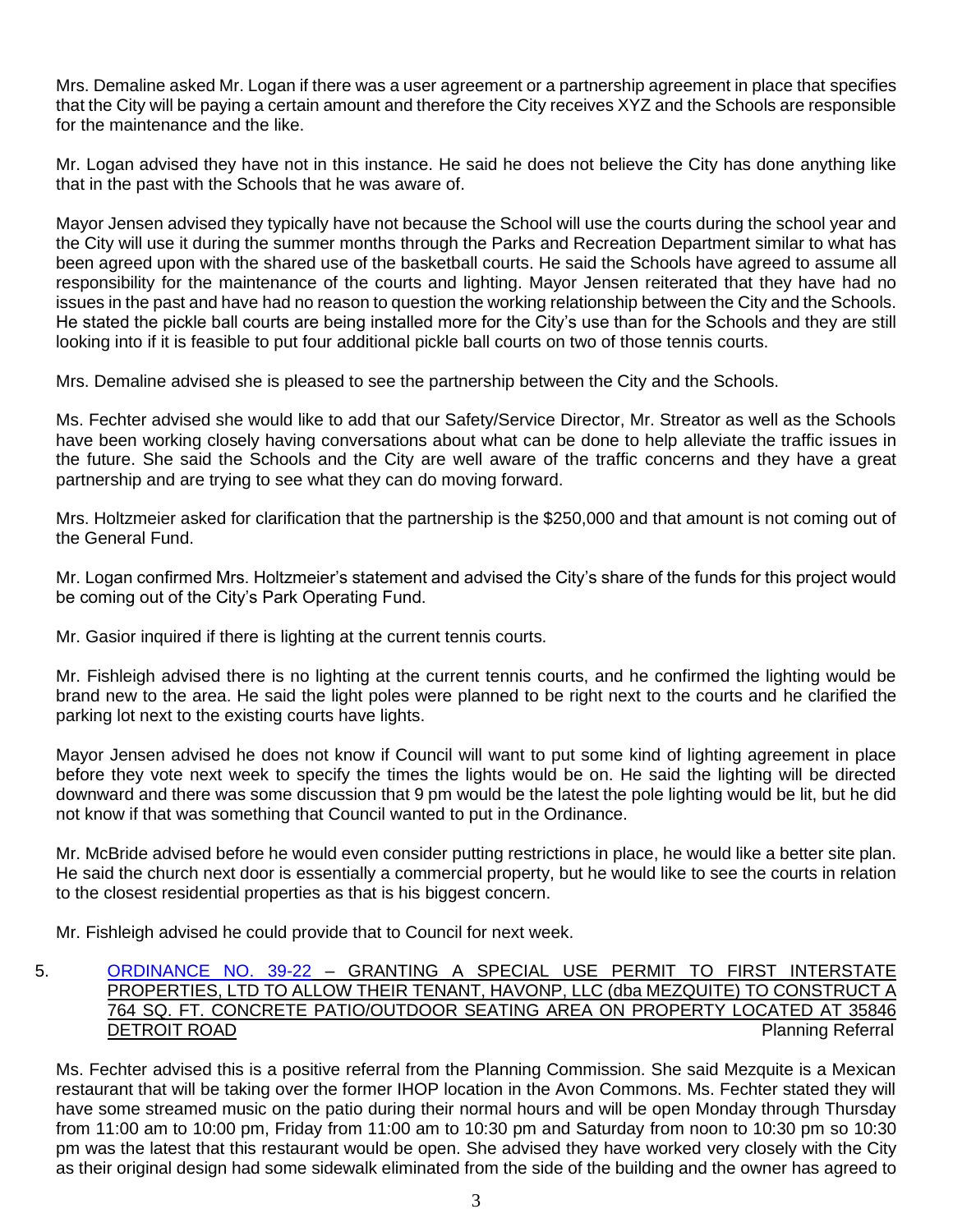put that sidewalk back into the plan and there will be sidewalk all the way around. Ms. Fechter said they have incorporated the patio inside to not get into the traffic pattern that is already created. She stated Lt. Dudziak has worked closely with the business, and they are going to install some stone piers possibly incased with concrete into their fencing and Lt. Dudziak is good with what is being proposed.

Mr. McBride inquired if there were any restrictions on the patio.

Ms. Fechter advised currently there were no restrictions. She said they are planning on having music streamed from inside.

Mr. McBride reminded everyone that patio will face residential property. He said it probably was not going to disturb anyone on Detroit Road.

Ms. Fechter advised they can let the owner know that if there are complaints that they will be brought back before the Planning Commission and City Council.

### 6. [ORDINANCE NO. 40-22](https://www.cityofavon.com/DocumentCenter/View/7696/Ordinance-No-40-22-OneOhio-Opioid-Settlement-Fund-No-288) - AUTHORIZING THE CREATION OF THE ONEOHIO OPIOID SETTLEMENT FUND NO. 288 Mr. Logan

Mr. Logan advised there was a recent bulletin from the Auditor of State suggesting that entities that have entered into this OneOhio Subdivision Settlement, like Avon did back in December with Resolution No. R-37-21, establish a Special Revenue Fund to account for the settlement. He said any expenses out of that fund will have to be accounted for accordingly as well. Mr. Logan stated this Ordinance is asking Council to establish this Special Revenue Fund. He advised they do not need State Auditor approval as they are basically suggesting entities do it in this way so that is all that is necessary if it receives Council's approval.

### 7. [ORDINANCE NO. 41-22](https://www.cityofavon.com/DocumentCenter/View/7685/Ordinance-No-41-22---Reappropriations) – REAPPROPRIATIONS **Mr. Logan**

Mr. Logan explained the reappropriations request as follows:

#### General Fund No. 101

Increase appropriations \$27,379.00 for the purchase of a 2022 GMC Terrain for the Zoning Department. This had been budgeted and paid for in the Building Department but belongs to the Zoning Department. Once we have re-appropriated these funds, we will perform an expense reclassification.

| <b>Total General Fund Re-appropriations</b> | \$27,379.00 |
|---------------------------------------------|-------------|
| <b>Total Re-appropriations All Funds</b>    | \$27,379.00 |

8. [ORDINANCE NO. 42-22](https://www.cityofavon.com/DocumentCenter/View/7699/Ordinance-No-42-22---Rezoning---Concord-Village---Final) – TO AMEND ORDINANCE NO. 413-68, PASSED JANUARY 15, 1969 COMMONLY KNOWN AS THE ZONING ORDINANCE OF THE CITY OF AVON, OHIO, AS AMENDED, REZONING A PORTION OF LAND (7.89 ACRE PARCEL) LOCATED ON THE NORTH SIDE OF CHESTER ROAD, PERMANENT PARCEL NO. 10-04-00-009-000-181 FROM M-1 GENERAL INDUSTRIAL DISTRICT TO R-3 MULTI-FAMILY RESIDENTIAL DISTRICT AND SUBJECT TO THE TERMS OF THE PARTIES DEVELOPMENT AGREEMENT PLANNING Planning Referral First of Three Readings will be held at the Regular Meeting on Monday, March 28, 2022 A Public Hearing will be held on Monday, April 25, 2022 at 7:25 p.m.

Mayor Jensen advised as they know, the City hired Attorney Anthony Coyne to work with the City to help get some form of an agreement with the property owner to be able to move forward. He said Attorney Coyne was not able to be here tonight, but he wanted to assure Council that before this item comes to a vote that Attorney Coyne will have been in one of the meetings to answer any questions from Council and go over everything in the agreement that was agreed upon by both parties. Mayor Jensen stated this topic has gone through Planning Commission and the Planning Commission recommended it to come before City Council. He advised he will ask Attorney Coyne to be here in the next week or so to explain to Council exactly what happened. Mayor Jensen advised he knows there may be some residents in the audience that might want to make a statement about this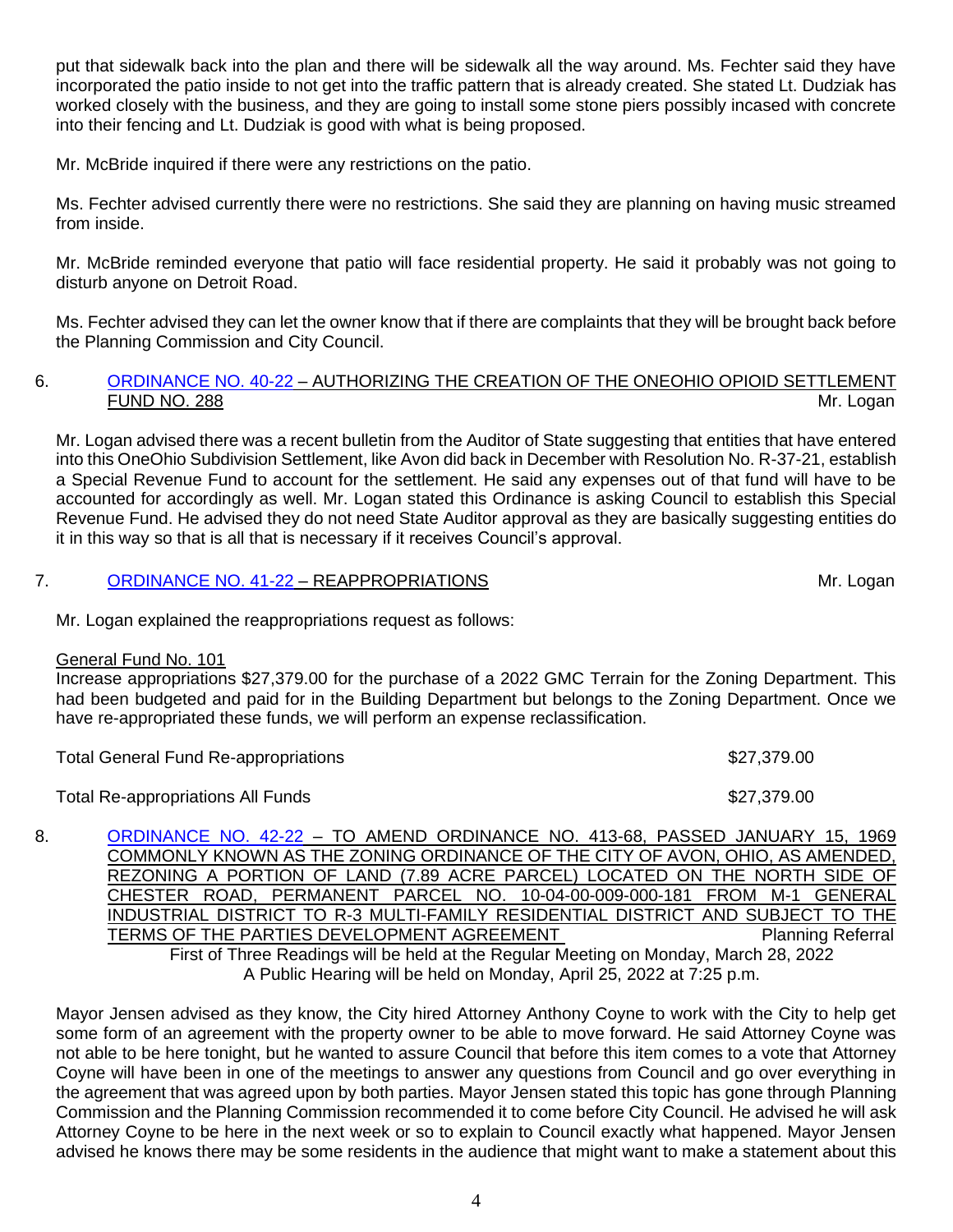item and he did not know if the Council President would want to hear from those people now or wait until the audience comments time later in the meeting.

Mr. Fischer asked if there was anyone in the audience who would like to be heard on this matter.

Audra Bailey of 1452 Chenin Run in the Concord Village Subdivision, Phase 2 advised she wanted to share her concerns about this planned Phase 3 in the neighborhood where she lives. She said she has concerns about the construction, noise and traffic as she works from home now in this post pandemic world. Ms. Bailey stated she lives on the west side of Chenin Run, which is the construction entrance right now and the road is always filthy, and they have had numerous flat tires. She advised she has not even lived there a year as they moved in July of 2021. Ms. Bailey said beyond that her biggest concern is that if they move forward with Phase 3 that they were probably looking at a few years before they can get an actual road installed in Phase 2, where she lives. She stated the road now is considered temporary and they were told that when Phase 2 was completed a new road would be installed and that it would be a concrete road. Ms. Bailey advised what she is looking for is a commitment for that to happen. She said the temporary road right now is not pitched correctly as there is no grading on the road, so the road is actually lower than the grates in the street and then there are a variety of other holes and odd pitches throughout the road including at the end of her driveway. Ms. Bailey stated anytime there is a little bit of precipitation such as rain or snow, the water does not drain, and the streets flood and it turns into ice which is dangerous for all of them. She advised she is concerned that without getting a road by while Phase 3 is under construction that they will not have a road for a few years. Ms. Bailey said the road also sits lower than the ends of the driveway and our sidewalks so when the snowplows come through, they have actually been damaging the end of our driveway, through no fault of the snowplow drivers. She stated but now she and her neighbors will probably be putting in requests for their driveways to be fixed and they frankly do not want to have to deal with that for an unforeseen amount of time. Ms. Bailey advised she also wanted to voice some displeasure that she heard that the plan for the road was that it might be an asphalt or blacktop surface and she is looking for some confirmation as to whether that is true. She said that concerns her because Phase 2 is right in the middle of the subdivision and they have put so much effort into the design and having a nice visual aesthetic in the community that she did not quite understand how a blacktop road surface meets that aesthetic and she felt it would look odd for all of them who live there to have a concrete road in some sections and a blacktop road in other sections as she did not quite understand the rationale for that and quite frankly she feels it cheapens the value of her home. Ms. Bailey stated she does not know any other residential neighborhoods in Avon where they have that especially when there so much other focus on the visual appeal of the neighborhood. She said those are her concerns with Phase 3 and she thanked Council for the opportunity to allow her to share those concerns.

Mr. McBride asked Mr. Cummins if any of these streets in the Concord Village Subdivision were public roads.

Mr. Cummins advised no; they are private roads.

Mr. McBride advised he does not know what the agreement was that Ms. Bailey made when she purchased her condominium. He said he will say to the developer that it is nothing but bush league that they have not brought up the grade of the street whether concrete, asphalt or otherwise, so that it drains when it rains. Mr. McBride stated to him that is the developer's liability because if someone hydroplanes and crashes that was on the developer. He advised this development is not the only one in town that is like that as there is another develoment where there are similar issues. He suggested these residents could file a small claims case in court for a frontend alignment, but he felt developing like that was not the way to go. Mr. McBride said unless there is a specific development agreement with the City that the streets be concrete it was up to those residents to decide whether to seek to file a suit. He stated this next phase looked like a long bowling alley and he did not know how many square feet these units are, but 20 parking spaces in his estimation is not enough.

Ms. Bailey said the parking was definitely another concern of hers and her fellow residents as there is not enough additional parking and she believes they requested that as a potential compromise for the third phase.

## 9. [ORDINANCE NO. 43-22](https://www.cityofavon.com/DocumentCenter/View/7700/Ordinance-No-43-22-Amend-PT-Payroll-HR-Clerk--Pay) – TO AMEND ORDINANCE NO. 76-18 ESTABLISHING COMPENSATION FOR THE POSITION OF PART-TIME, UNCLASSIFIED PAYROLL/HUMAN RESOURCES CLERK FOR THE CITY OF AVON Mr. Logan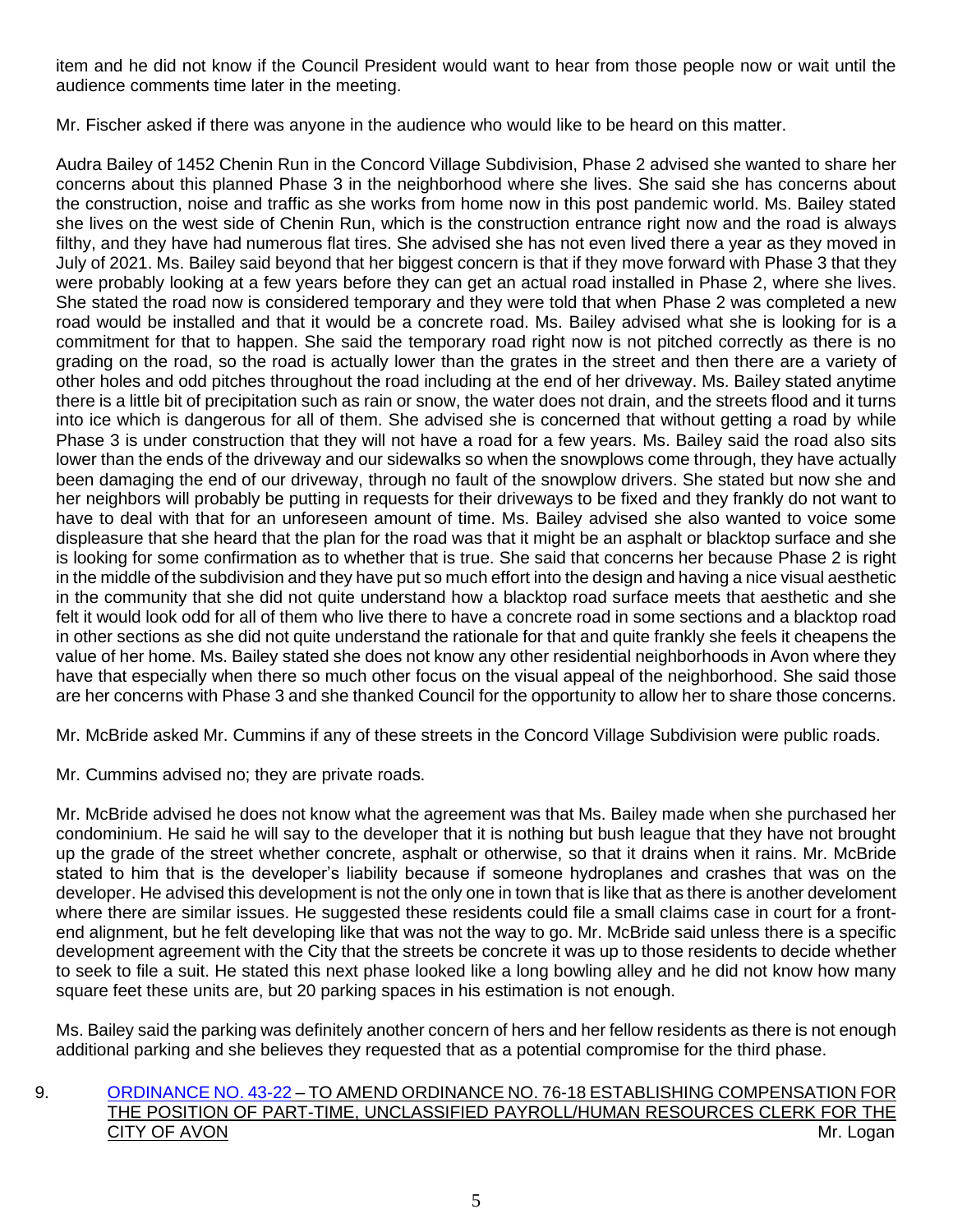Mr. Logan advised this amendment is necessary to keep up as the part-time payroll clerk took another position in another municipality in the last couple of weeks, so they are looking for a replacement. He said the pay range currently ends at \$21/hr. even though the employee that just left was making \$21.50/hr. Mr. Logan stated the Administration would like to make this range \$20 to \$30/hr. He advised if they hired someone with good experience, he would expect their starting pay to be somewhere in the middle of the range. Mr. Logan said it is a fact of economics today that the City has to compete with retailers and other entities for some of these jobs and they have to get the wages up a little for this particular position.

## 10. [RESOLUTION NO. R-14-22](https://www.cityofavon.com/DocumentCenter/View/7702/Resolution-No-R-14-22-ODOT---Road-Salt---2022) – TO AUTHORIZE THE MAYOR TO PARTICIPATE IN A COOPERATIVE PURCHASING PROGRAM WITH THE OHIO DEPARTMENT OF TRANSPORTATION, WINTER CONTRACT FOR ROAD SALT **Mr. Streator** Mr. Streator

Mr. Streator advised this Resolution is similar to the one Council passed last year and it allows the City to participate in the program with ODOT for the purchasing of salt for next year. He said there is a small window of time to pass the Resolution to be able to participate in the program.

## 11. REPORTS AND COMMENTS

MAYOR JENSEN advised he is requesting that another combined Service/Finance Committees meeting be called sometime in April to continue the discussion on how Council wants to move forward with the sidewalk program. He said Council will be touring the completed Cahoon House on April 4<sup>th</sup>, but a subsequent Work Session date in April would most likely work. Mayor Jensen stated he would try to meet with Mr. Cummins and Ms. Clements to come up with a better separation of the suggested ideas that were presented. He said they will have a better idea of where concrete prices stand as well as what some of the other costs would be. Mayor Jensen advised they plan to keep moving forward with the projects already in place such as some of the small improvements to make those sidewalk connections. He said they may ask Council for a way to help supplement a few of those areas, but the biggest question moving forward is to how do they make sidewalks more of a priority? Mayor Jensen felt the goal was to do bigger sidewalk projects and save the residents money and make them happy that they can see the connectivity.

Mayor Jensen pointed out two chair styles that are suggested to replace the pews in the Council Chambers. He indicated that often there is not enough room in the Caucus Room for meetings with more than a handful of people and the chairs connect into rows when you need them to and are easily moveable for other meeting settings when needed. Mayor Jensen advised the chairs are stackable and have a 25-year warranty and he believes they already have money set aside in the budget for this purchase, but he wanted to let Council know what they were considering purchasing to better utilize this space.

## COUNCIL MEMBERS:

MRS. DEMALINE, WARD 1 had no further comments.

MRS. HOLTZMEIER, AT LARGE asked for clarification from Mayor Jensen that the suggested date for the combined committee meeting would be before the Work Session on April 18<sup>th</sup> to which Mayor Jensen confirmed that was the suggested date.

Mrs. Demaline asked if it was possible to have the discussion on the week ahead prior to the Regular Meeting. She asked if it is allowable have a committee meeting prior to a Regular Meeting.

Mr. Gasior advised there is no issue with that, but he clarified that whatever the outcome of the committees meeting, there would not be time to prepare something for placement on the Regular Meeting agenda that night. He said that Council certainly can hold a committee meeting prior to a Regular Meeting.

Mr. Fischer asked the Clerk to schedule a Service/Finance Committee meeting at 6:00 p.m. on Monday, April 11, 2022.

Mayor Jensen advised they would try to provide some information for Council to look over prior to that combined committee meeting.

Mrs. Holtzmeier advised she liked the approach of having each Council Member provide Mr. Cummins with a list of suggested priority project areas in their Ward or in the whole City.

Mr. Cummins advised if it is helpful, and he is more than happy to sit down with Council Members individually prior to that Committees meeting to help identify priority areas and start laying some of those things out. He mentioned he is out of the office this week, but he was back next week and happy to start scheduling some of those meetings.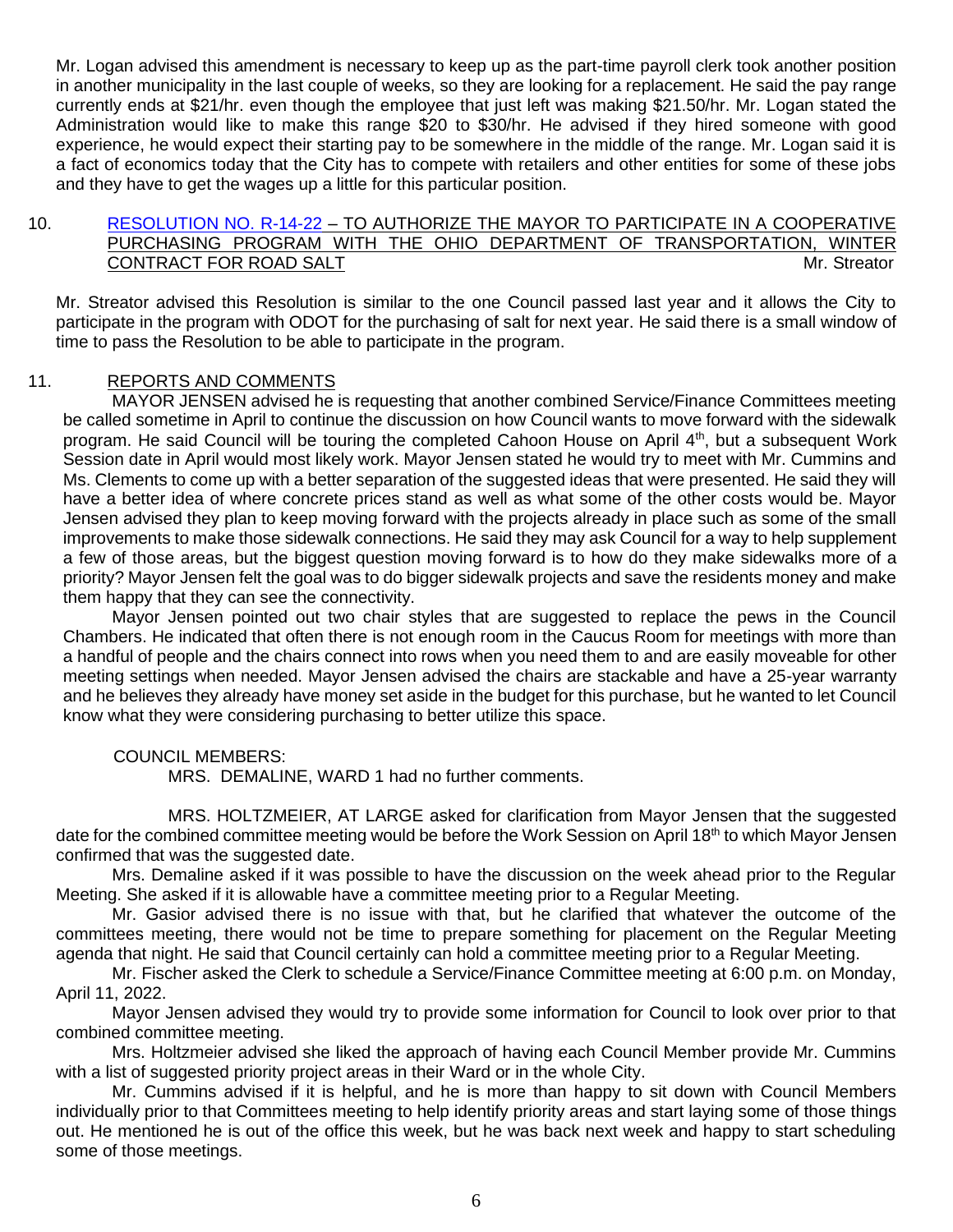Mrs. Holtzmeier advised to sum up a good discussion and one that needs to be continued and one that can be one on one with Mr. Cummins and see where that leads.

Mr. Fischer advised he believes the past few years Council would receive a list of streets for suggested improvement of sidewalks from the Zoning Enforcement Officer and that list was typically very small. He said his point is that he feels that Council needs to triple those efforts to get more accomplished in a shorter amount of time.

Mrs. Holtzmeier added she is glad they are continuing that process.

MR. MCBRIDE, WARD 2 advised not that this is an excuse, but he felt that Avon is far ahead of where Westlake was at this point in their build-out before Westlake had a major push to complete sidewalks throughout the City. He said as he was looking at some of the Ward maps and the City has changed a lot since he started his tenure on Council as the farmland really has decreased. Mr. McBride stated they still have some parcels where the property is farmed and where the City could not force the property owner to put sidewalks in, but he felt they are in pretty good shape and he would like to see, with limited exception, sidewalks everywhere within three years. He said that would allow two additional years for the difficult locations as he knew of a couple places on the north side of Detroit Road where there is going to be some engineering required and quite a bit of expense where the City could not assess those homeowners to put a sidewalk in. Mr. McBride stated moving forward with sidewalks, he felt they should be able to complete within three years most areas of the City.

MR. MOORE, WARD 3 had no comments.

MR. RADCLIFFE, WARD 4 inquired regarding the proposed chairs for the Council chambers if the grate shelving underneath was necessary for the purposes that they would be used. He asked if there would be dollies to move the chairs around as needed as there was not a lot of storage space in City Hall.

Mayor Jensen said for the most part they have areas to stack the extra chairs at the back of the room and most of them would be left in place. He advised they are also moveable if City Hall is ever relocated that the chairs can go with in the event of a move. Mayor Jensen stated the intention is not to remove them from this location, but they could be moved around within City Hall. He said the shelving was a part of the chair and could not be left out of the order.

Mr. Radcliffe asked regarding the current pews if there was a plan for repurposing or selling.

Mayor Jensen advised they would be advertising them on GovDeals.

Mr. Logan stated some pews were sold that way a few years back and while he does not know how much value they have now, he was confident they would sell.

Mr. Radcliffe advised he was sure there were groups who would appreciate them and be interested in using them such as historical public places so he would hate for them to be scrapped.

## MR. WITHERSPOON, AT LARGE inquired if there were plans to replace the carpet.

Mayor Jensen advised they would talk about that possibility as it was not something that has to be done at the same time as the chairs since the chairs are moveable. He said ultimately, he felt they would want the carpet to be replaced, but they also want to decide how much longer City Hall will be in this building as there is some interest in this location. Mayor Jensen stated if they are going to be here awhile then he felt they were going to have to replace the carpet.

Mr. Witherspoon felt that when they pull the pews up there would be some strange looking areas and he suggested they keep that in mind.

MR. FISCHER, AT LARGE had no further comments.

DIRECTORS/ADMINISTRATION:

MR. CUMMINS, CITY ENGINEER had no further comments.

MS. FECHTER, ECONOMIC DEVELOPMENT/PLANNING COORDINATOR had no further

comments.

MR. GASIOR, LAW DIRECTOR had no further comments.